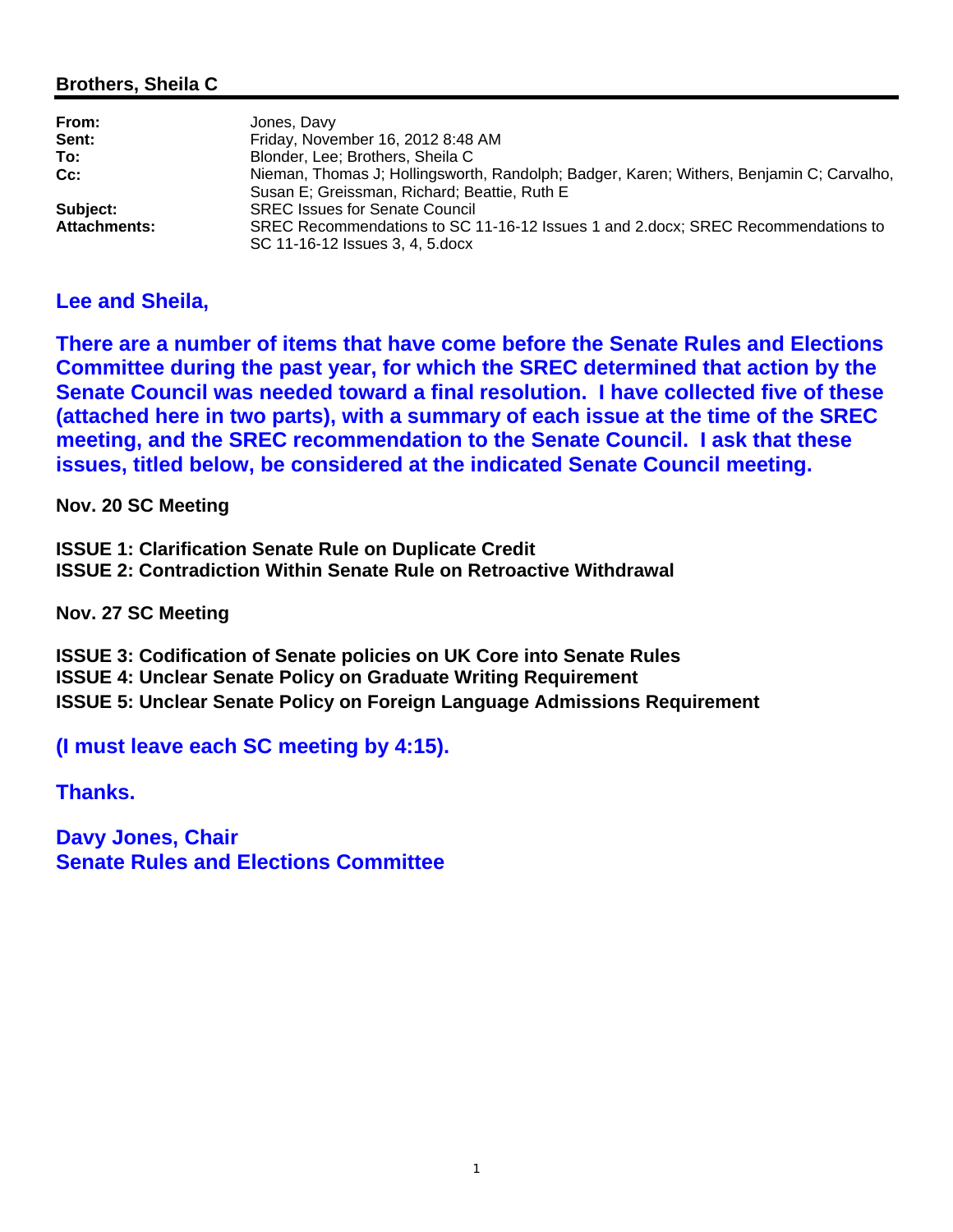# **ISSUE 1: Clarification Senate Rule on Duplicate Credit**

*The SREC recommends to the Senate Council the following*.

**A. That the University Senate replace the text of SR 5.1.9.B with a reference to SR 5.3.1.2** 

**B. That the position of SR 5.3.1.2 be moved to the location that would be numbered as SR 5.3.0.1, with a heading denoting both undergraduate and graduate programs, so that the effect will be that the text of SR 5.3.0.1 will then come to expressly apply to both undergraduate and graduate programs.**

# **5.1.9 GRADE POINT AVERAGE (GPA)**

**A.** GPA is the ratio of the number of quality points gained to the number of credit hours (whether earned or not) in courses for which the grades of A, B, C, D. or E were conferred, excluding grades in developmental or remedial courses. [US: 3/9/98; US 4/10/00; US: 9/10/01]

**B.** If a student repeats a course in which a grade of "B" or better has been received, any subsequent grades of "B" or better and credit hours earned for those courses (if any) shall be ignored in computing the student's grade point average, unless the repeat option has been exercised according to Rule 5.3.1.1. A student does not repeat a course within the meaning of this rule if he or she only repeats the same course number where there are multiple topics, subtitles, independent study, or other courses allowed by the student's program using a common course number. [US: 4/13/98]

- \* SR 5.3.1.2 overrides SR 5.1.9.B to the extent that nay contradiction may exist between them. [SREC: 10/25/12]
- **C.** Credit hours are considered as earned only if a grade of A, B, C, D, P or S was conferred.

# **5.3.0 REPEAT OPTION, SCHOLASTIC PROBATION, SUSPENSION AND REINSTATEMENT**

# **5.3.1 STUDENTS IN UNDERGRADUATE PROGRAMS**

## **5.3.1.1 Repeat Option** [US: 11/14/83; US: 4/13/87; US: 11/14/88; US: 4/23/90;

## **5.3.1.2 Prohibition of Duplicate Credit** [US: 10/8/07]

A student may earn credit hours and associated quality points for a course only once unless the course is designated as repeatable. A student who nonetheless has enrolled more than once for the same nonrepeatable course will be awarded credit hours and associated quality points only for the first time the course is completed during the student's academic career, regardless of the source (e.g. transfer, A.P., etc.) unless the student properly exercises the Repeat Option under SR 5.3.1.1.